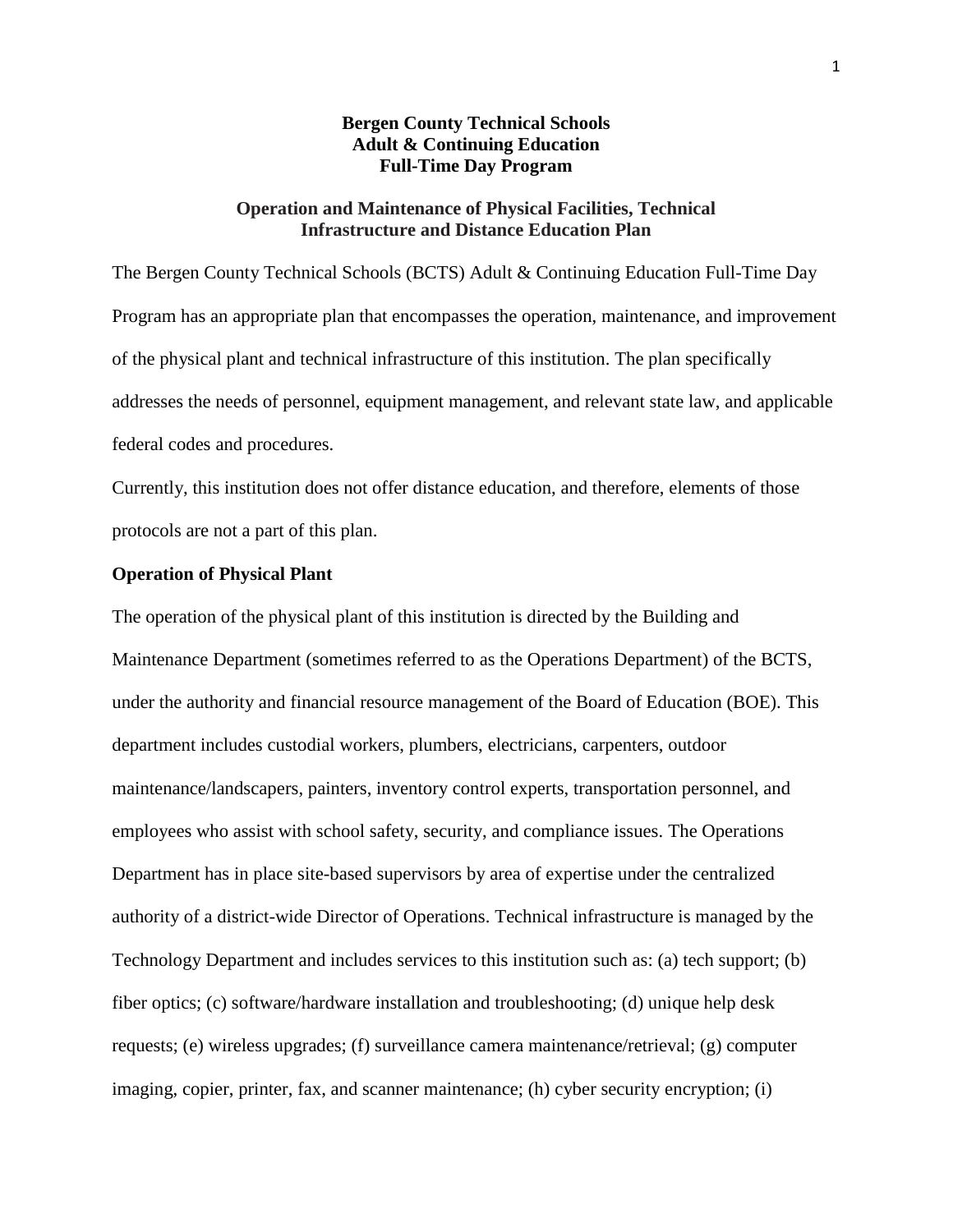telephone landline and cell phone installation / maintenance; (j) e-mail support, and  $(k)$ borrowing and/or exchange services. This department has site-based supervisors under the centralized authority of a Director of Technology.

### **Maintenance of Physical Plant**

The maintenance of this institution is directed through work orders submitted by designated personnel of the building / campus. Such work orders are prioritized, departmentally assigned, and when necessary, require the signature of the Chief Administrative Officer upon completion. Emergency responses are answered traditionally through telephone, e-mail or walkie-talkie modes of communication, and where applicable, outside services such as first responders are contacted, contracted, or assigned. Technical infrastructure maintenance is delineated through on-line help desk requests. Emergency situations are imposed, and proactively responded to promptly. Outside forces, such as weather related issues, environmental concerns, local law enforcement directives, or staff, student, or visitor reports of concerns / occurrences that interfering with the smooth operation of this institution, are all part of the maintenance of the physical plant.

#### **Improvement of Physical Plant**

This plan has multiple levels of short/long term conscripts and support personnel to improve the physical plant and technical infrastructure of the institution. The improvement plans, policies, or procedures include: (a) the district created Long-Range Facilities Plan; (b) the district created Comprehensive Maintenance Plan (CMP); (c) the New Jersey Department of Education (NJDOE) Facilities Maintenance Plan; (d) the Adult  $&$  Continuing Education Full-Time Day Program Strategic Plan (SY 2016 – 2019); (e) emergency funding budgets allocated/maintained by the BOE, and (f) additional BOE policies covering such situations as maintenance and repair,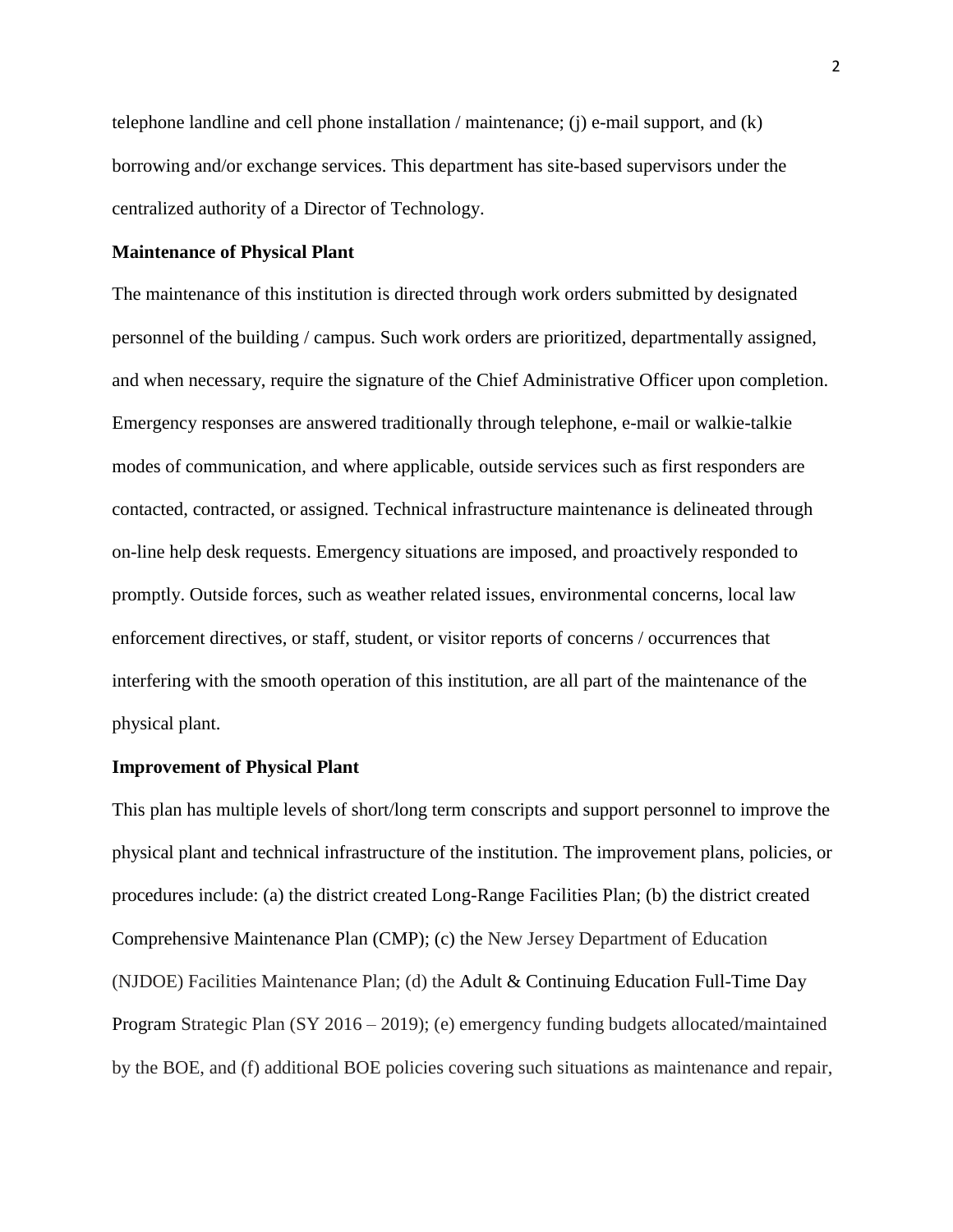indoor air quality (IAQ), pest management, hazardous substance control, electronic surveillance and security, property inventory, energy sustainability, and maintenance and security of district (institutionally) issued technical devices.

All implementation measures are conducted by the Operations and Technology Departments, under the guise, authority, and financial resource backing of the BCTS BOE.

### **Personnel**

This plan covers elements that address personnel in the following ways: (a) the authority of the BOE, the governing body of this institution to provide the Operations and Technology Departments to act in good faith, proactivity, and in a safe, secure, and reliable manner; (b) to protect personnel records and individual e-mail servers or secured z-drives that contain documents, spreadsheets, or student work; (c) to protect all employees during institutional hours of operation with security patrols and health or safety services, and (d) to provide during non – operational times, services such as security patrols, maintenance of the buildings/campus (not allowable during session time) such as pest control, heavy construction, or outdoor maintenance that might require closures of the building or part of the campus.

All forms of operations, maintenance, and improvements (both physical and technical infrastructure) are communicated well in advance to all staff/personnel of this institution, when or where applicable to assure transparency, safety, and security.

#### **Equipment and Supplies**

This plan includes access to adequate use of equipment and supplies to carry out the mission and vision of this institution. The Operations and Technology Departments have annual budget allocations under the authority of the BOE that provides the financial resources to operate, maintain, and improve the physical plant and technological infrastructure of this institution.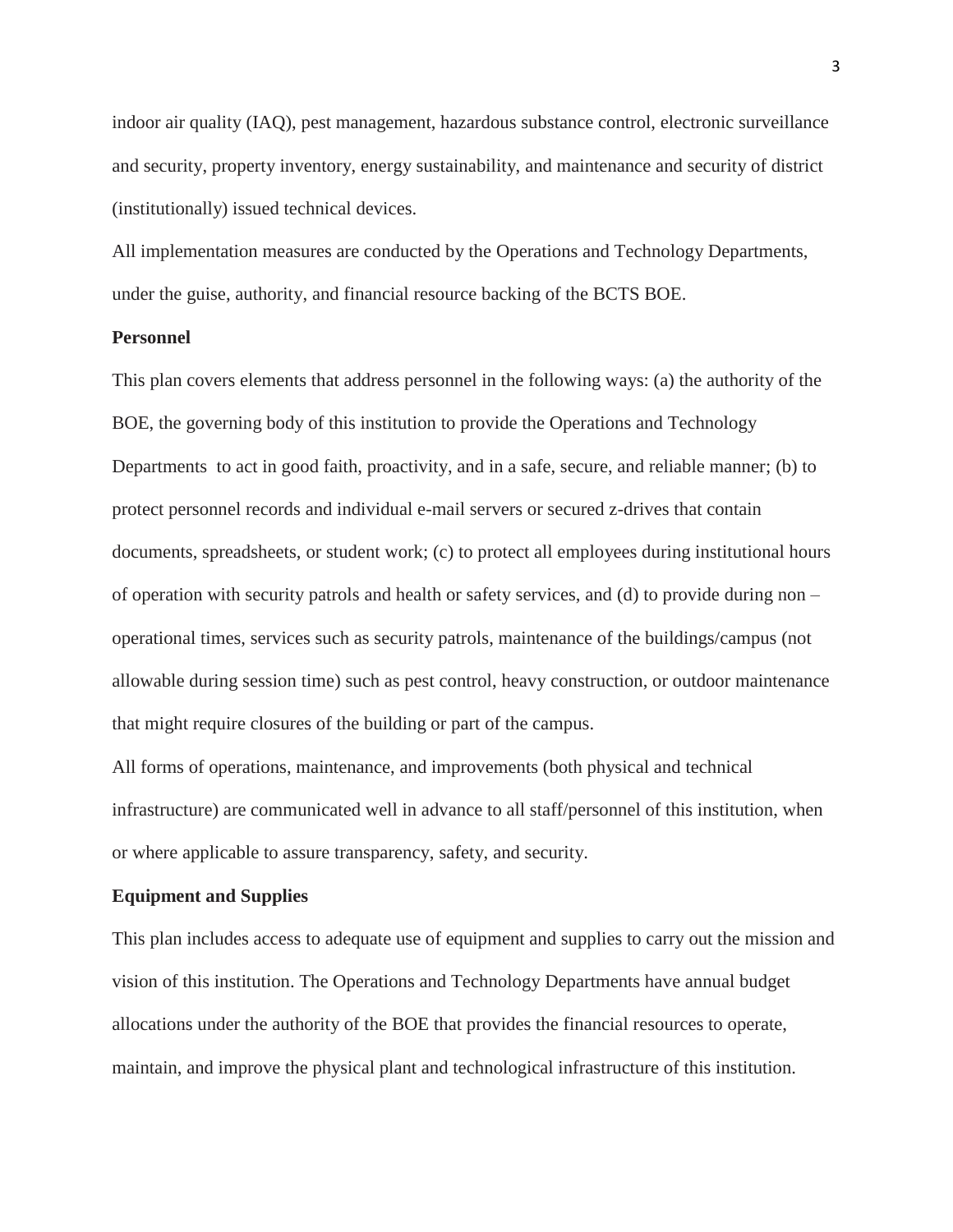These line items include planned maintenance, emergency situations, and activities beyond the control of this institution, governing body, or local, state, or federal authorities by edict.

### **Relevant (NJ) State Law**

This plan and related policies and procedures, are under the authority of the BCTS BOE, and where applicable, the following state laws, codes, or directives: (a) NJDOE Facilities Guide for Technology in New Jersey Schools; (b) NJDOE Office of Facilities; (c) New Jersey Administrative Code (NJAC, 18A); (d) NJDOE Facilities Maintenance Plan; (e) NJDOE, Security for NJ Schools, and (f) local building and variance codes in the City of Hackensack, NJ, the municipality in which this institution and campus is located.

### **Federal Codes and Procedures**

This plan, and the preceding policies and procedures also follow federal codes and procedures that include: (a) the Americans with Disabilities Act (ADA, 1990) for accessibility, safety, and ease for students, staff, and visitors with physical disabilities; (b) the Occupational Safety and Health Administration (OSHA); (c) the United States Department of Education (USDOE); (d) the federal Whistleblower Act, and (e) the Federal Communications Commission (FCC) related to public technology and internet access.

### **Plan Development and Use**

This plan has been developed under the authority of the BCTS BOE and actively used in a collaborative, collegial, and professional manner with the following stakeholders of this institution: (a) Building and Maintenance Department (Operations); (b) Technology Department; (c) the Self-Study Committee (2017) as means tested by the Commission on Occupational Education (COE), the current accrediting agency of this institution; (d) where applicable, with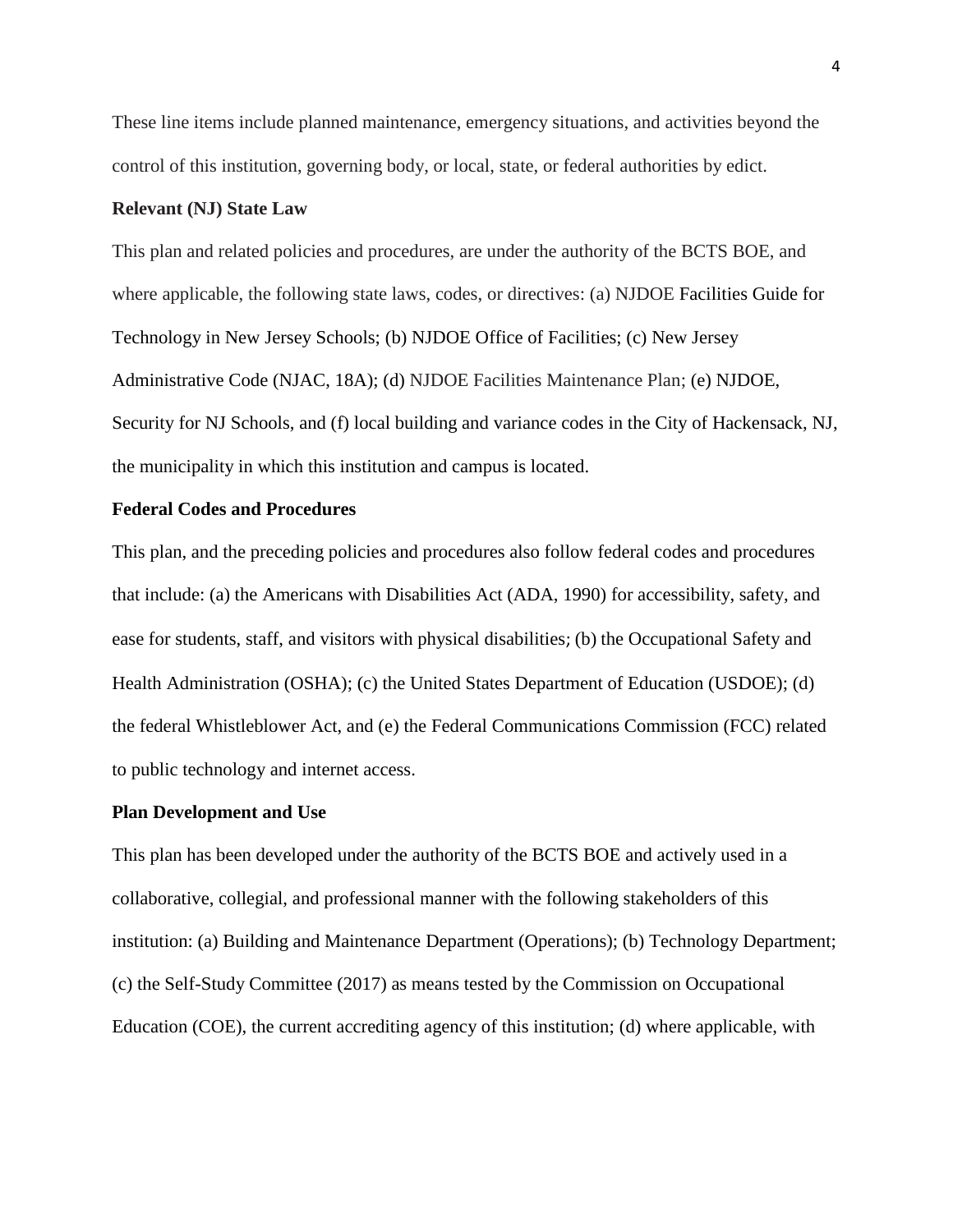local law enforcement and building code officers, and (d) as directed by the Chief Administrative Officer or input from staff.

### **Employee Availability of Plan**

This plan is available, where applicable, to all institutional employees by written or verbal request, for official use to assist in the operation, maintenance, or improvement to the physical plant or technical infrastructure of this institution.

## **Plan Evaluation and Revision**

This plan is regularly evaluated and revised as necessary, through the following protocols: (a) the BCTS BOE right to review, adjust, or edit any plans, policies, or procedures of programs under their authority; (b) through the development and construction of the Self-Study (2017) of this institution under the accreditation directives of Commission of Occupational Education (COE); (c) through bi-monthly staff meetings of this institution as issues or concerns arise; (d) federal laws that cover the Whistleblower Act; (e) any changes in local, state, or federal codes, policies, edicts, laws, or directives, and (f) annual student surveys upon exiting from their program of study.

#### **Exhibits**

Comprehensive Maintenance Plan (CMP) NJDOE Facilities Maintenance Plan

#### **References**

NJDOE USDOE Federal Whistleblower Act Adult & Continuing Education Full-Time Day Program, COE Self-Study (2017) Adult & Continuing Education Full-Time Day Program Strategic Plan (SY 2016-2019) Americans with Disabilities Act (ADA, 1990)

### **Related BOE Policies – 7000 Series: Property**

7100 Long-Range Facilities Planning (M)